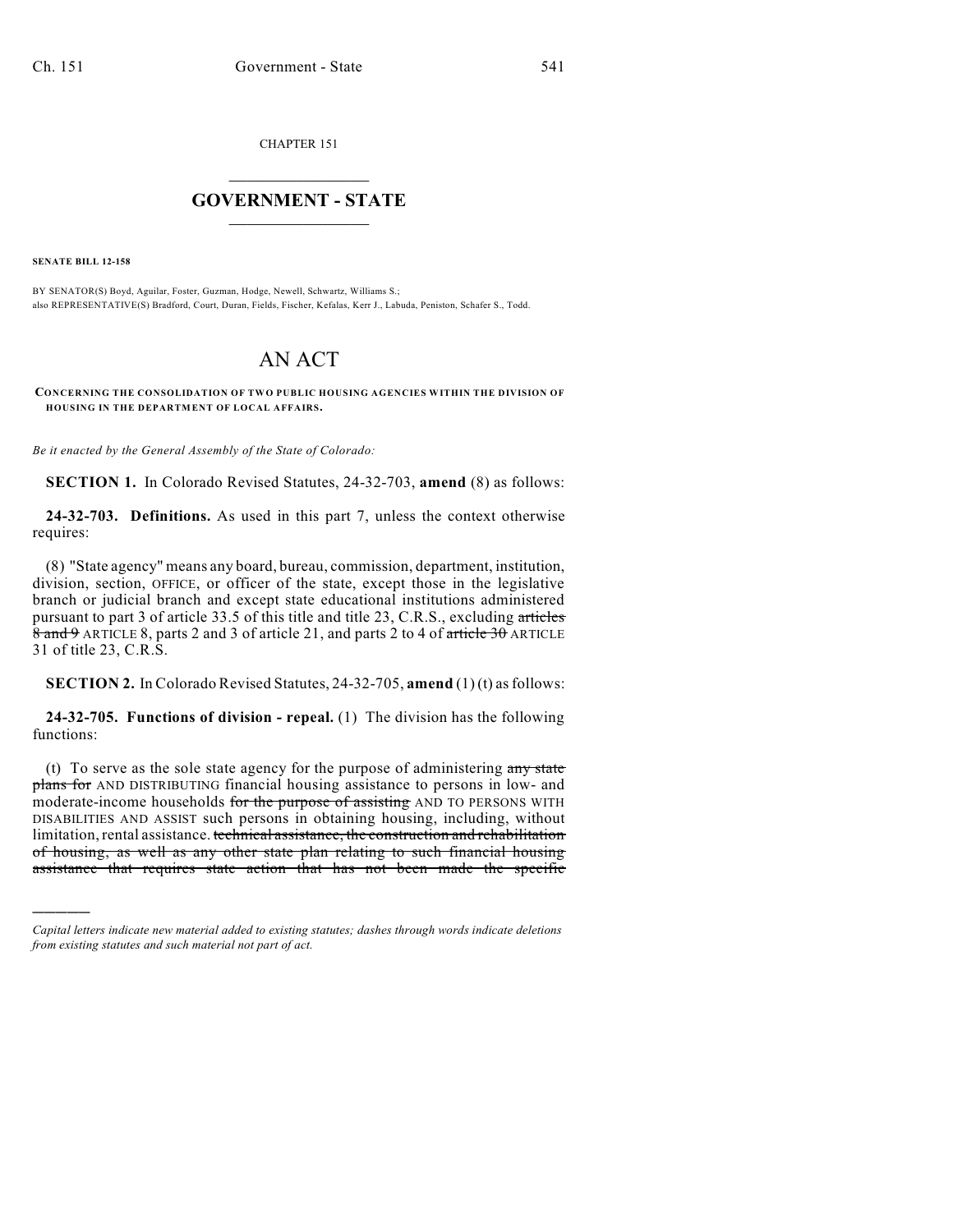542 Government - State Ch. 151

responsibility of any other state agency in accordance with federal or state law. The consolidation of financial housing assistance functions within the division shall include the office of homeless youth services created in section 24-32-723 (3). The office shall perform its powers, duties, and functions under the division and the executive director as if the same were transferred to the department by a **type 2** transfer under the provisions of the "Administrative Organization Act of 1968", article 1 of this title.

**SECTION 3.** In Colorado Revised Statutes, 24-32-722, **amend** (1), (2) (b), (3) (a) (I), (3) (b), (3) (c), (4), and (7); and **repeal** (5) and (6) as follows:

**24-32-722. Consolidation of public housing agencies for low- and moderate-income households and persons with disabilities into the division legislative declaration - repeal.** (1) The general assembly hereby finds, determines, and declares that:

(a) Both the department of local affairs and the department of human services administer programs THE DIVISION IS A STATE PUBLIC HOUSING AGENCY that distribute DISTRIBUTES federal housing moneys to persons in low- and moderate-income households and to persons with disabilities to assist such persons in obtaining housing. THE DIVISION ALSO ADMINISTERS THE SUPPORTIVE HOUSING PROGRAM, A PUBLIC HOUSING AGENCY THAT DISTRIBUTES FEDERAL HOUSING MONEYS TO PERSONS WITH DISABILITIES TO ASSIST SUCH PERSONS IN OBTAINING HOUSING. Such moneys largely consist of section 8 housing voucher moneys distributed by the United States department of housing and urban development to the division in accordance with sections 24-32-702 (4) and 24-32-705 (1) (i) and to the department of human services to provide housing to persons with disabilities SUPPORTIVE HOUSING PROGRAM. Such moneys are distributed by the departments of local affairs and human services DIVISION to housing authorities and other eligible nonprofit entities across the state as provided by law or in accordance with agreements for the receipts of grants or services from the federal government.

(b) Consolidating any program THE TWO PUBLIC HOUSING AGENCIES administered by the state that **provides** PROVIDE financial housing assistance to persons in lowand moderate-income households and persons with disabilities for the purpose of assisting TO ASSIST such persons in obtaining housing within INTO the division will promote economic efficiencies, allow for statewide strategic planning and administration of financial housing assistance, and maximize the amount of federal funding made available to local housing authorities and other local eligible nonprofit agencies.

(2) (b) By enacting this section, the general assembly intends to transfer all authority over the programs THE TWO PUBLIC HOUSING AGENCIES that provide financial housing assistance to persons in low- and moderate-income households and persons with disabilities from the department of human services to the department of local affairs DIVISION.

 $(3)$  (a) (I) Except as otherwise provided in subparagraph (II) of this paragraph (a), Not later than July 1, 2011, any program 2012, THE TWO PUBLIC HOUSING AGENCIES administered by the state that provides PROVIDE financial housing assistance to persons in low- and moderate-income households and persons with disabilities for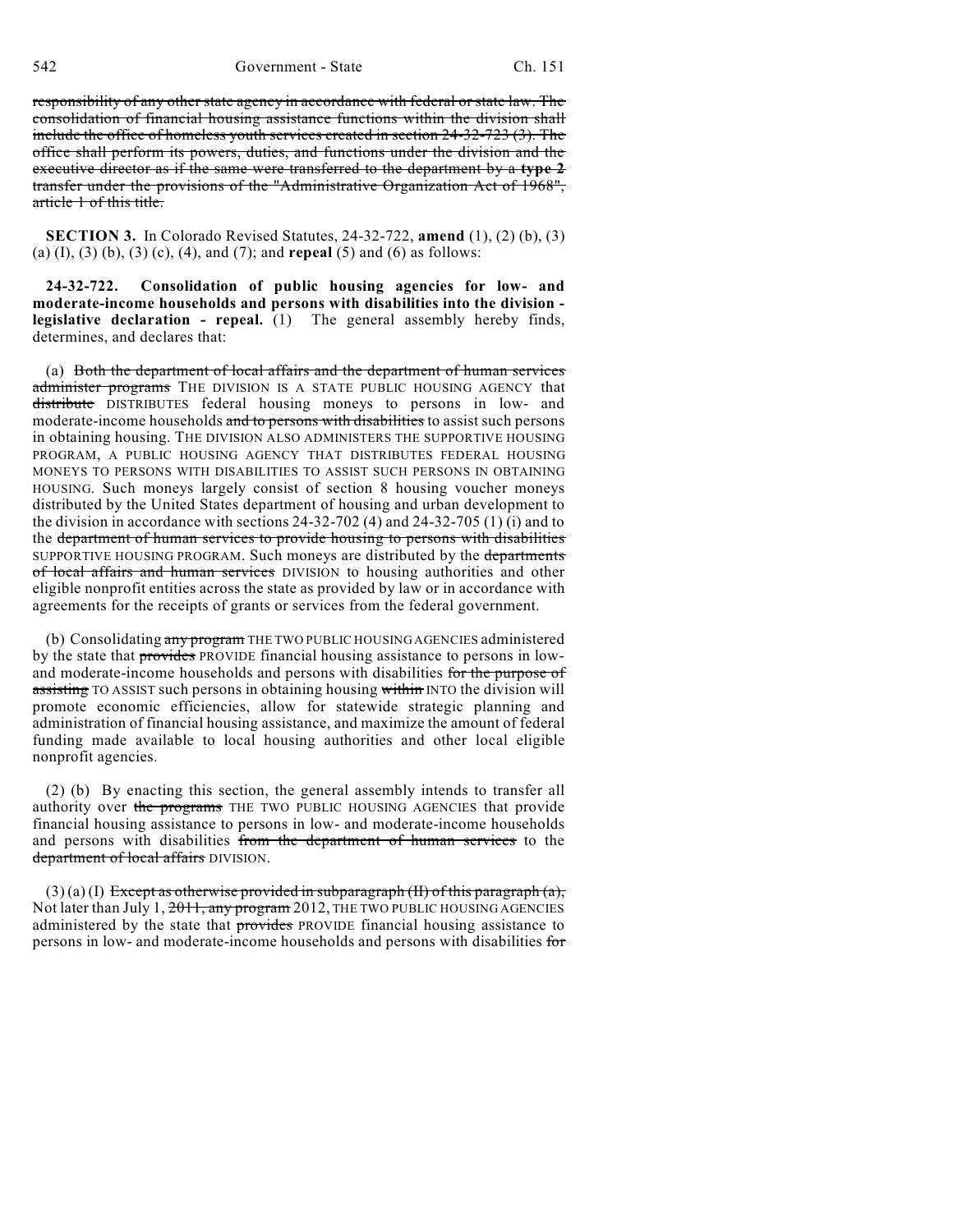the purpose of assisting TO ASSIST such persons in obtaining housing vouchers and other forms of such assistance shall be consolidated within INTO the division in accordance with the provisions of section 24-32-705 (1) (t).

(b) The consolidation required by paragraph (a) of this subsection (3) shall be organized in such manner that one housing authority will be maintained within the division to assist persons with disabilities as defined by the "Americans with Disabilities Act of 1990", 42 U.S.C. sec. 12102 (2), and the other authority will be maintained within the division to assist persons in communities statewide THE DIVISION IS THE SOLE STATE AGENCY FOR THE PURPOSE OF ADMINISTERING AND DISTRIBUTING FINANCIAL HOUSING ASSISTANCE TO PERSONS IN LOW- AND MODERATE-INCOME HOUSEHOLDS AND TO PERSONS WITH DISABILITIES TO ASSIST SUCH PERSONS IN OBTAINING HOUSING, INCLUDING, WITHOUT LIMITATION, RENTAL ASSISTANCE.

(c) Except as may be otherwise required by federal law, for the  $2011-122$  2012-13 state fiscal year and for any subsequent state fiscal year, and notwithstanding any other provision of law and subject to available funding received from the federal government, the number of housing vouchers made available to persons with disabilities, as defined by the "Americans with Disabilities Act of 1990", 42 U.S.C. sec. 12102 (2), by the division in any one state fiscal year shall not be less than the number of vouchers made available to persons with disabilities by means of programs administered by both the division and the department of human services as of July 1, 2011 SUPPORTIVE HOUSING PROGRAM IN THE 2011-12 STATE FISCAL YEAR.

(4) In carrying out the consolidation required by subsection (3) of this section, the division shall consult with the department of human services and representatives of persons with disabilities.

(5) Insofar as the transfers of state employees may become necessary to implement the requirements of this section, any employee transferred shall retain all accrued rights to the state personnel system, if any, and retirement and other benefits under the laws of the state, including any accrued rights within or across principal departments of the executive branch of state government, and his or her service shall be deemed to have been continuous.

(6) In connection with the consolidation required by this section, the division and the department of human services shall collaborate to achieve an overall reduction of at least twenty-five percent in the number of positions allocated to the department of human services whose job responsibilities are primarily dedicated to the distribution of financial housing assistance to personsin low- and moderate-income households and to persons with disabilities.

(7) This section is repealed, effective July 1,  $2012$  2013.

**SECTION 4.** In Colorado Revised Statutes, 26-7.8-102, **amend** (1) and (2); **repeal** (3); and **add** (1.5) as follows:

**26-7.8-102. Definitions.** As used in this article, unless the context otherwise requires: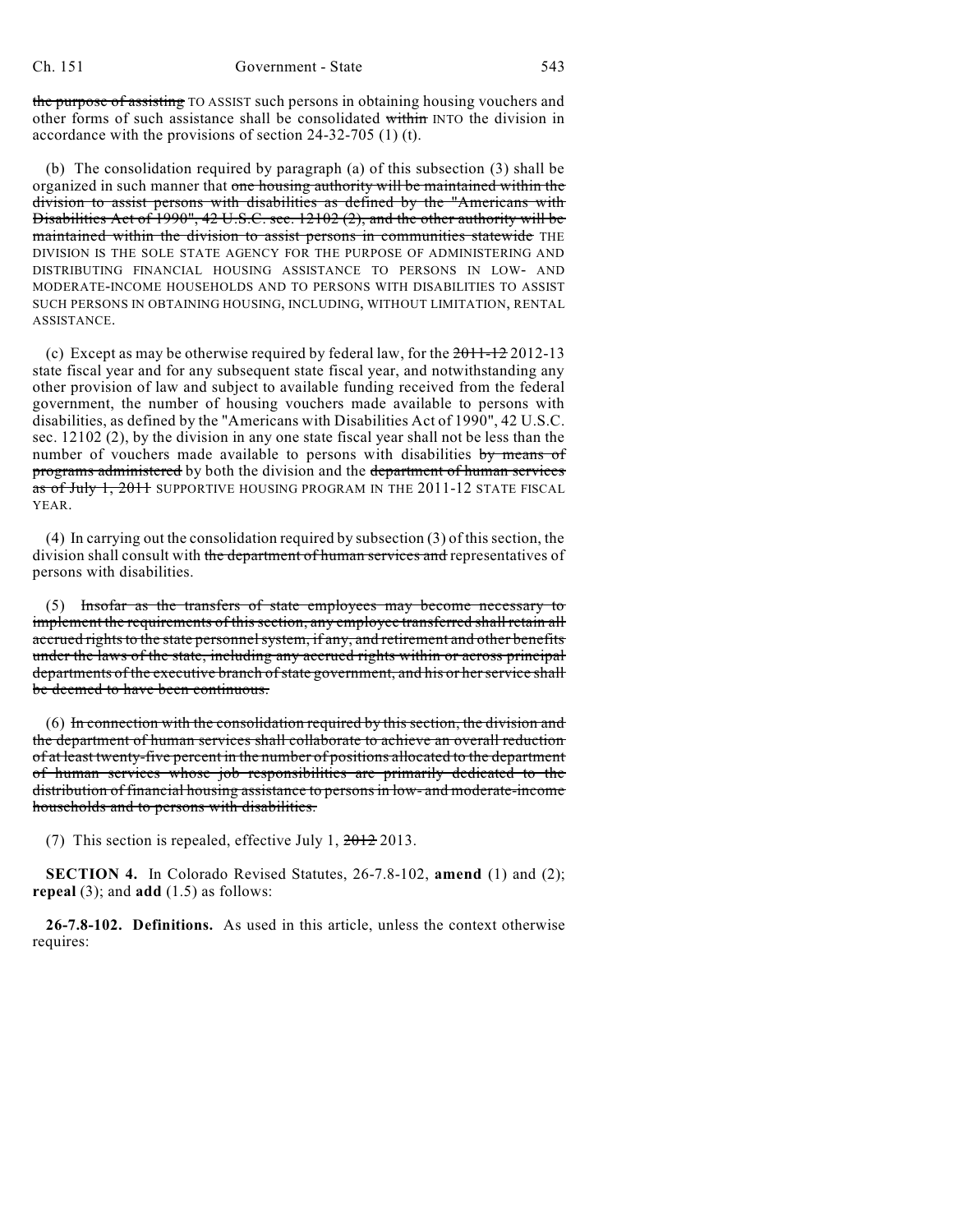(1) "Executive director" meansthe executive director of the department of human services. "DIVISION" MEANS THE DIVISION OF HOUSING WITHIN THE DEPARTMENT OF LOCAL AFFAIRS CREATED IN SECTION 24-32-704, C.R.S.

(1.5) "EXECUTIVE DIRECTOR" MEANS THE EXECUTIVE DIRECTOR OF THE DEPARTMENT OF LOCAL AFFAIRS.

(2) "Homeless prevention activities program" means a community-based or community-oriented program which is operated by a nongovernmental agency THE DIVISION and established pursuant to the criteria set forth in section 26-7.8-103 to assist in preventing families and other persons from becoming homeless.

(3) "Nongovernmental agency" means any private nonprofit agency or nonprofit corporation.

**SECTION 5.** In Colorado Revised Statutes, 26-7.8-103, **amend** (1.5) and (2.5) as follows:

**26-7.8-103. Homeless prevention activities program - criteria.** (1.5) The program established by this article shall be administered by  $\alpha$  nongovernmental agency selected by the executive director THE DIVISION with recommendations from an advisory committee which is hereby created. The advisory committee shall be composed of at least three membersselected by the executive director. One member shall be a representative of the department of human services, one member shall be a representative of the department of local affairs, and one member TWO MEMBERS shall be a representative REPRESENTATIVES from the public at large. The committee shall serve without compensation and shall not be entitled to reimbursement for their expenses while attending meetings of the committee. The nongovernmental agency selected pursuant to the provisions of this subsection  $(1.5)$  DIVISION shall administer the program under the direction of the advisory committee.

 $(2.5)$  The nongovernmental agency administering the program DIVISION is authorized to spend up to five percent of all voluntary contributions made to the homeless prevention activities program fund, created pursuant to the provisions of section 39-22-1301, C.R.S., or fifteen thousand dollars, whichever is greater, for costs incurred in administering the program established by this article.

**SECTION 6.** In Colorado Revised Statutes, 26-7.8-104, **amend** (1) and (3); and **repeal** (2) and (5) as follows:

**26-7.8-104. Homeless prevention activities program - contracts with nongovernmental agency - program standards.** (1) The nongovernmental agency administering the program at the direction of the advisory committee established in section  $26-7.8-103$   $(1.5)$  DIVISION shall enter into contracts or agreements for services with any nongovernmental agency which has established and which operates a homeless prevention activities program or with a unit of local government or nongovernmental agency which has subcontracted with a nongovernmental agency for homeless prevention activities; services; except that such nongovernmental agency THE DIVISION shall not spend more than five percent of all voluntary contributions received by such nongovernmental agency on administrative costs. The nongovernmental agency administering the program shall be exempt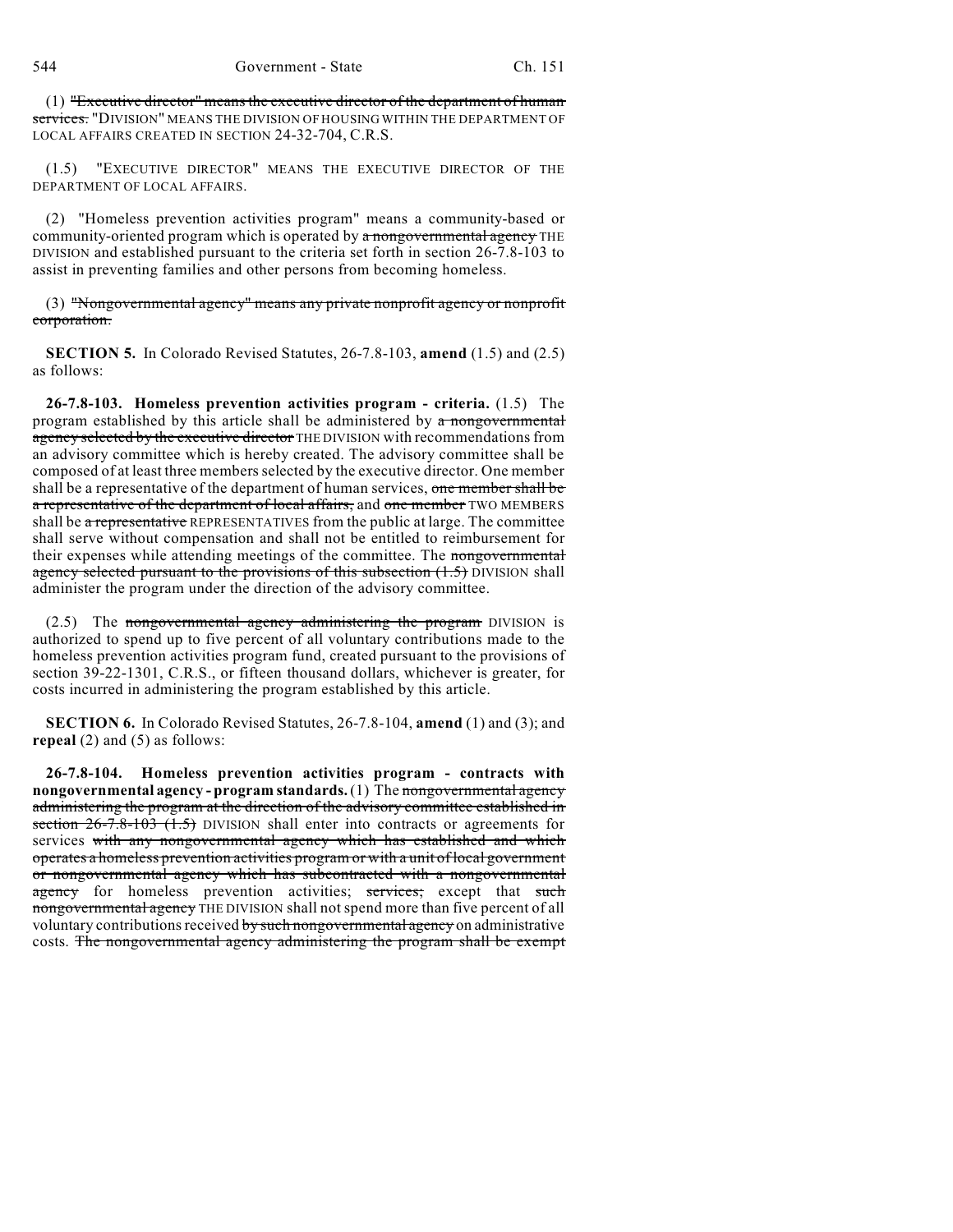from liability of any kind to third parties with whom such nongovernmental agency may contract or with which it may have dealings in connection with the program established by this article.

(2) In directing the nongovernmental agency administering the program regarding such contracts or agreements, the advisory committee shall give priority to those homeless prevention activities programs which provide services to or design their programs for assistance to families with children and other persons who, without assistance, are in danger of becoming homeless. The advisory committee shall also direct such nongovernmental agency to distribute funds by the use of an allocation formula based on the number of homeless per capita, the number of unemployed persons, and the unemployment rate in a particular community or region.

(3) The advisory committee shall direct the nongovernmental agency administering the program DIVISION to establish and enforce standards for all homeless prevention activities programs established pursuant to this article. including the allocation formula specified in subsection  $(2)$  of this section, and shall require that each homeless prevention activities program meet the approved minimum standards.

(5)  $\Theta$ n and after July 1, 2011, any moneys received from the federal government for financial housing assistance to persons in low- and moderate-income households and persons with disabilities to assist such persons in obtaining housing under this article shall be administered by the division of housing within the department of local affairs in accordance with the provisions of section  $24-32-705$  (1) (t), C.R.S., except as otherwise provided in section  $24-32-722$  (3) (a) (II), C.R.S. The number of housing vouchers made available to persons with disabilities, as defined by the "Americans with Disabilities Act of 1990", 42 U.S.C. sec. 12012 (2), by the division of housing in any one state fiscal year shall not be less than the number of vouchers that have previously been made available to such persons as of July 1, 2011.

**SECTION 7.** In Colorado Revised Statutes, 39-22-1302, **amend** (1) and (5) as follows:

**39-22-1302. Contributions credited to homeless prevention activities program fund - creation - appropriation.** (1) The department of revenue shall determine annually the total amount designated pursuant to section 39-22-1301 and shall report such amount to the state treasurer. The state treasurer shall credit such amount to the homeless prevention activities program fund, a cash fund hereby established in the state treasury. All moneys in the homeless prevention activities program fund at the end of a fiscal year, after appropriations made pursuant to subsection (3) of this section, are designated for the purposes set forth in article 7.8 of title 26, C.R.S., and shall not revert to the general fund. Any interest earned on moneys in the fund shall remain in the fund to be used for the purposes of article 7.8 of title 26, C.R.S. At the end of each fiscal year, the state treasurer shall transfer all designated moneys in the fund and all interest earned through the investment of fund moneys to the Colorado trust DIVISION OF HOUSING WITHIN THE DEPARTMENT OF LOCAL AFFAIRS CREATED IN SECTION 24-32-704, C.R.S., for distribution as directed by the advisory committee pursuant to article 7.8 of title 26, C.R.S.

(5) The nongovernmental agency selected to administer the homeless prevention